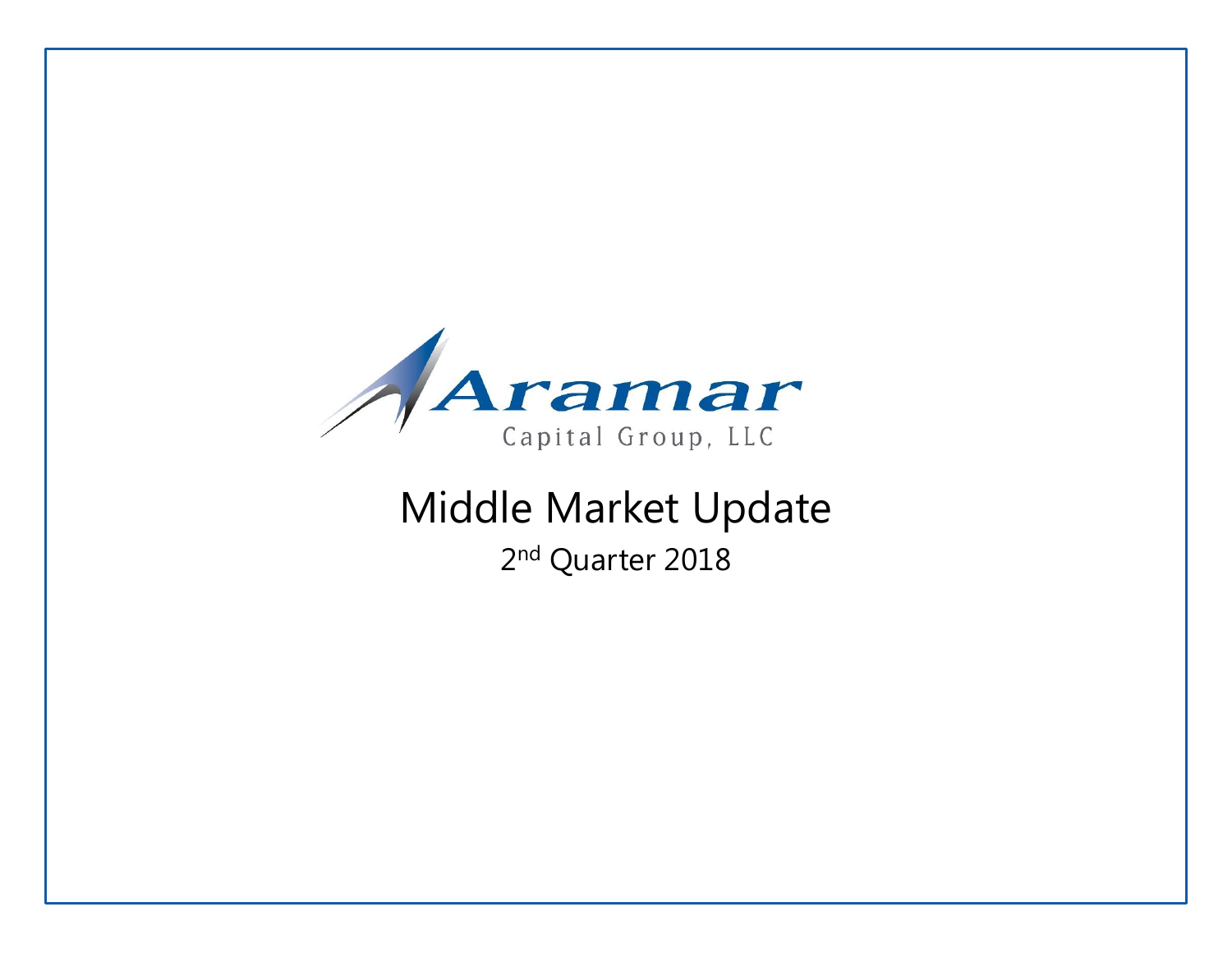### **Gross Domestic Product**

- The real U.S. GDP increased by an annualized rate of 4.1% in Q2 2018, up from the 2.2% rate in Q1 2018, primarily due to<sup>1</sup>:
	- Positive contributions from non-residential fixed investment, personal consumption expenditures, exports, and federal, state, and local spending, partly offset by
	- ― Negative contributions from private inventory investment, residential fixed income, and increases in imports

#### **Consumer Income and Savings**

- Real disposable personal income grew by 2.6% in Q2 2018, a decline from the 4.4% growth in Q1 2018<sup>1</sup>
	- ― Compensation, government social benefits, and personal interest income decelerated in Q2 2018, which were somewhat offset by accelerations in personal dividend income and an upturn in farm proprietors' income
- The personal savings rate, expressed as a percentage of disposable income, was 6.8% in Q2 2018, down from 7.2% in Q1 2018<sup>1</sup>

#### **Federal Reserve**

- The Federal Open Market Committee (FOMC) views recent economic activity as positive, as evidenced by the continued strengthening of the labor market and rising economic activity, including gains in household spending and business fixed investment
	- ― During its August 2018 meeting, the FOMC decided to maintain the target range for the federal funds rate between 1.75% and 2.00%
- The committee expects that the near-term economic outlook will remain favorable, fueled by sustained expansion of economic activity, stable inflation, and strong labor markets<sup>2</sup>

#### **Employment**

- The U.S. unemployment rate remained at 4.0% at the end of Q2 2018, leaving the total number of unemployed unchanged at 6.6 million<sup>3</sup>
- Average U.S. employee hourly wages rose by 0.5% from Q1 2018 to Q2 2018<sup>3</sup>
	- As the gap between the number of available jobs and unemployed persons continues to narrow, upward pressure on wages is rising
	- This pressure has been partially mitigated by the decline of unions, decrease in productivity growth, and improvements in technology and automation

**Real GDP Growth Since 2012 (annualized)**



rama Capital Group, LLC

*Source: U.S. Bureau of Economic Analysis* 

### **U.S. Treasury Securities**

The 10-year U.S. Treasury Note yield increased from 2.74% at the end of Q1 2018 to 2.95% at the end of Q2 2018<sup>4</sup>

|                                        | Q3 2017  | Q4 2017 | Q1 2018  | $Q22018^5$ |
|----------------------------------------|----------|---------|----------|------------|
| 5-year Treasury Note                   | 1.85%    | 2.10%   | 2.56%    | 2.79%      |
| 10-year Treasury Note                  | 2.29%    | 2.40%   | 2.74%    | 2.95%      |
| 30-year Treasury Note                  | $3.00\%$ | 2.97%   | 2.97%    | 3.16%      |
| 10-year Treasury (Inflation Protected) | 0.45%    | 0.50%   | $0.69\%$ | $0.79\%$   |

#### **Outlook for 2018**

- Leading CEOs surveyed by Business Roundtable projected that the U.S. GDP will grow by 2.7% in 2018, a slight decrease of 0.1% from the previous quarter's forecast $6$ 
	- ― Due to increasing concerns regarding the Trump Administration's approach to trade, business leaders have exhibited less confidence, as plans for hiring and capital investment have dropped slightly
- The U.S. Office of Management and Budget revised its budget deficit forecast from earlier in the year to reflect nearly \$1 trillion of additional debt over the next decade; corporate tax payments fell in H1 2018 by a third from the same period last year to a 75-year low as a share of the economy<sup>7</sup>
- The International Monetary Fund predicts that the global economy will increase by 3.1% in 2018 and then expand gradually over the next two years, as accelerated economy growth decelerates and the recovery in developing and emerging economies levels off<sup>8</sup>

- *3. Bureau of Labor Statistics*
- *5. U.S. Department of Treasury*
- 
- *6. Business Roundtable*
- *7. U.S. Office of Management and Budget and U.S. Treasury Department*
- *8. The World Bank*

*<sup>1.</sup> U.S. Bureau of Economic Analysis 4. Baird*

*<sup>2.</sup> U.S. Federal Reserve*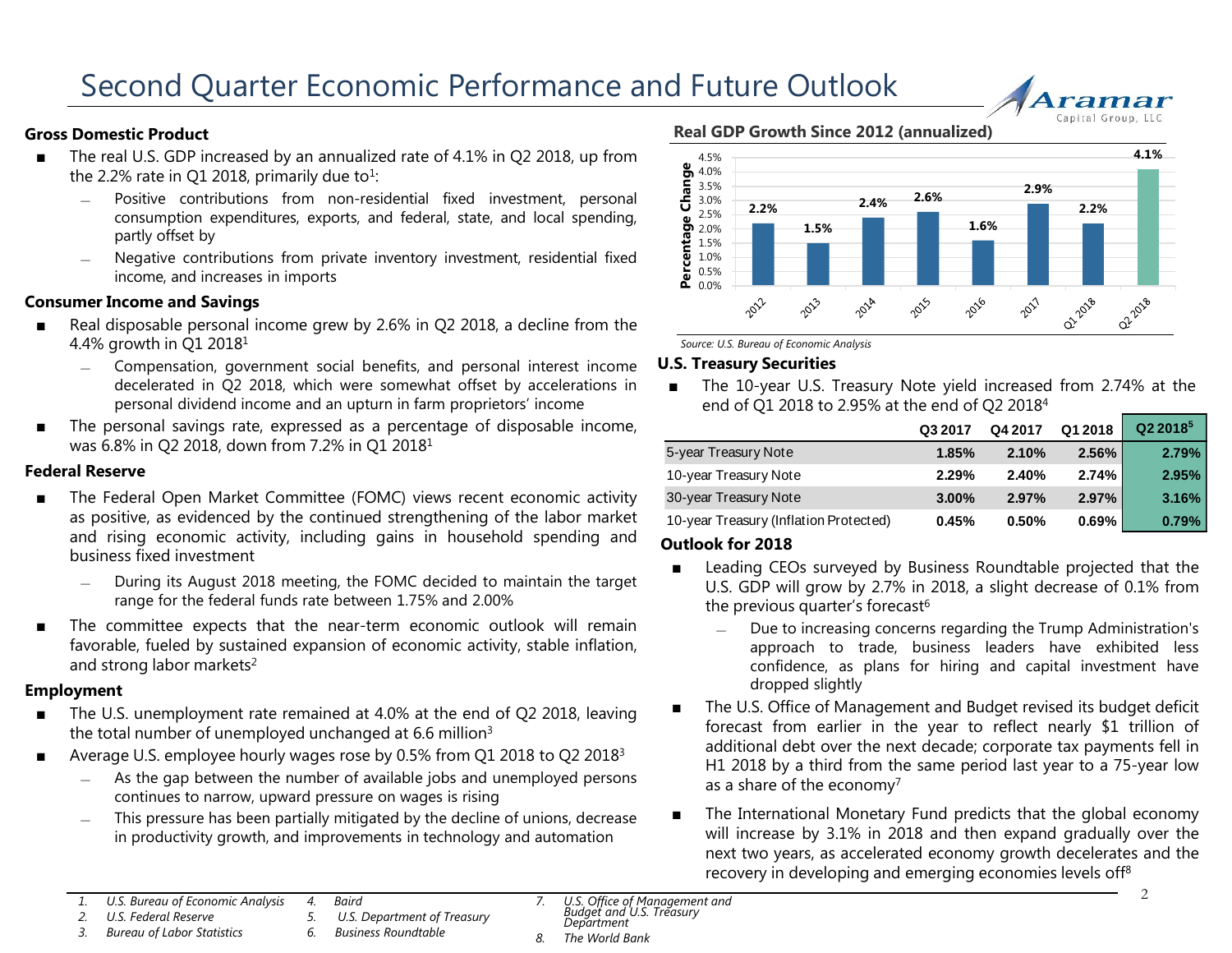# Mergers and Acquisitions and Private Equity Mergers and Acquisitions and Private Equity

- Global mergers and acquisitions (M&A) activity reached \$1.94T across 8,560 transactions in the first half (H1) of 2018; Q2 deal value alone reached \$1.01T 1
	- ― Q1 2018's momentum carried over, pushing global M&A in H1 2018 to an H1 post-economic-crisis record, with Q2 2018 becoming just the fourth quarter to reach the \$1.0T mark since the 2007-08 crisis
	- The robust activity can be attributed to abundant cash and relatively inexpensive debt financing, as well as pressure on traditional companies to execute more spin-offs, divestitures, and transformational acquisitions to compete with newer, more innovative firms
- U.S. M&A value reached \$807.9B in H1 2018, an increase of 15.9% from \$697.1B in H2 2017 and 31.1% from \$616.3B in H1 2017; however, the total deal count decreased by 8.7% from H2 2017 and by 10.2% from H1 2017 to a 2,593 total in H1 2018<sup>1</sup>
	- Various established industry giants, forced to innovate by newer disrupters, continue to pay high prices for the most valuable acquisition targets; as a result, the average value for disclosed deals in H1 2018 jumped 51.4% to \$736.7M from H1 2017
	- Deals with exceptionally high values are likely to persist in the coming quarters with a number of large transactions already announced, including the \$67B acquisition of Express Scripts by Cigna
	- Indicators that can impact access to financing, such as business sentiment, corporate fundamentals, and macroeconomic forces, continue to trend upward, pointing toward the global M&A boom persisting
- Cross-border M&A activity grew by 11.6% in H1 2018 to \$740.3B, as compared to \$663.4B in H1 2017<sup>1</sup>
	- Despite the growth in cross-border M&A, the transaction value of M&A with China plunged by 94.3% from a high in 2016 due to increased trade tensions and government scrutiny

# **U.S. M&A Activity**





ramar

*Source: PitchBook*

- U.S. private equity (PE) deal value was \$263.9B across 2,247 deals in H1 2018, representing a 2.0% increase in volume and a 5.6% decrease in value compared to H1 2017<sup>2</sup>
	- ― Activity continues to be driven by easy access to credit and sustained strength in fundraising that have resulted in a buildup of dry powder (\$1.1T globally)<sup>3</sup>
- U.S. middle-market PE firms completed 1,358 deals worth \$178.5B in H1 2018, an increase of 16.5% and 4.8%, respectively, as compared to H1 2017<sup>2</sup>
	- ― The number of PE-backed middle-market companies has continued to swell; the expansion of the industry can also be seen by the increase of total fund capital, which has eclipsed \$300B in the U.S. during three out of the past four years and is on pace to do so again in 2018
	- ― Funds, deals, and exits all are increasing in size, while purchase-price multiples remain elevated

Middle-market PE firms raised \$61.4B across 73 funds in H1 2018, representative of the strong PE fundraising environment<sup>2</sup>

- Fundraising figures are expected to remain solid through year-end, with 38 buyout funds currently seeking at least \$1 billion
- The average middle-market fund size was \$841 million in H1, a 25.7% increase over the \$669 million average in full-year 2017 and exceeding the high-water mark of \$786 million set in 2009
- Median EV/EBITDA multiples reached 9.3x in Q2 2018<sup>4,5</sup>
	- ― For PE-led transactions between \$10 million and \$250 million, the median EV/EBITDA multiple was 7.4x in Q1, up from 6.9x in Q1; the size premium for larger versus smaller deals in this range hit a record high 3.4x<sup>6</sup>
- After exits got off to a slow first quarter in 2018, activity picked up in Q2 with 183 exits worth \$14.8 billion, bringing the H1 total to 393 exits worth \$29.2 billion, compared with 476 totaling \$43.7 billion in H1 2017<sup>2</sup>
	- 3 ― Secondary buyouts and corporate acquisitions have accounted for 51% and 47%, respectively, of middle-market exit volume to date

*Source: FactSet*

- *1. Mergermarket 4. FactSet*
- *2. PitchBook 5. These multiples reflect prices paid for mainly public companies and do not account for smaller private company transactions that tend to change hands at much lower multiples*

*3. Preqin*

*6. GF Data*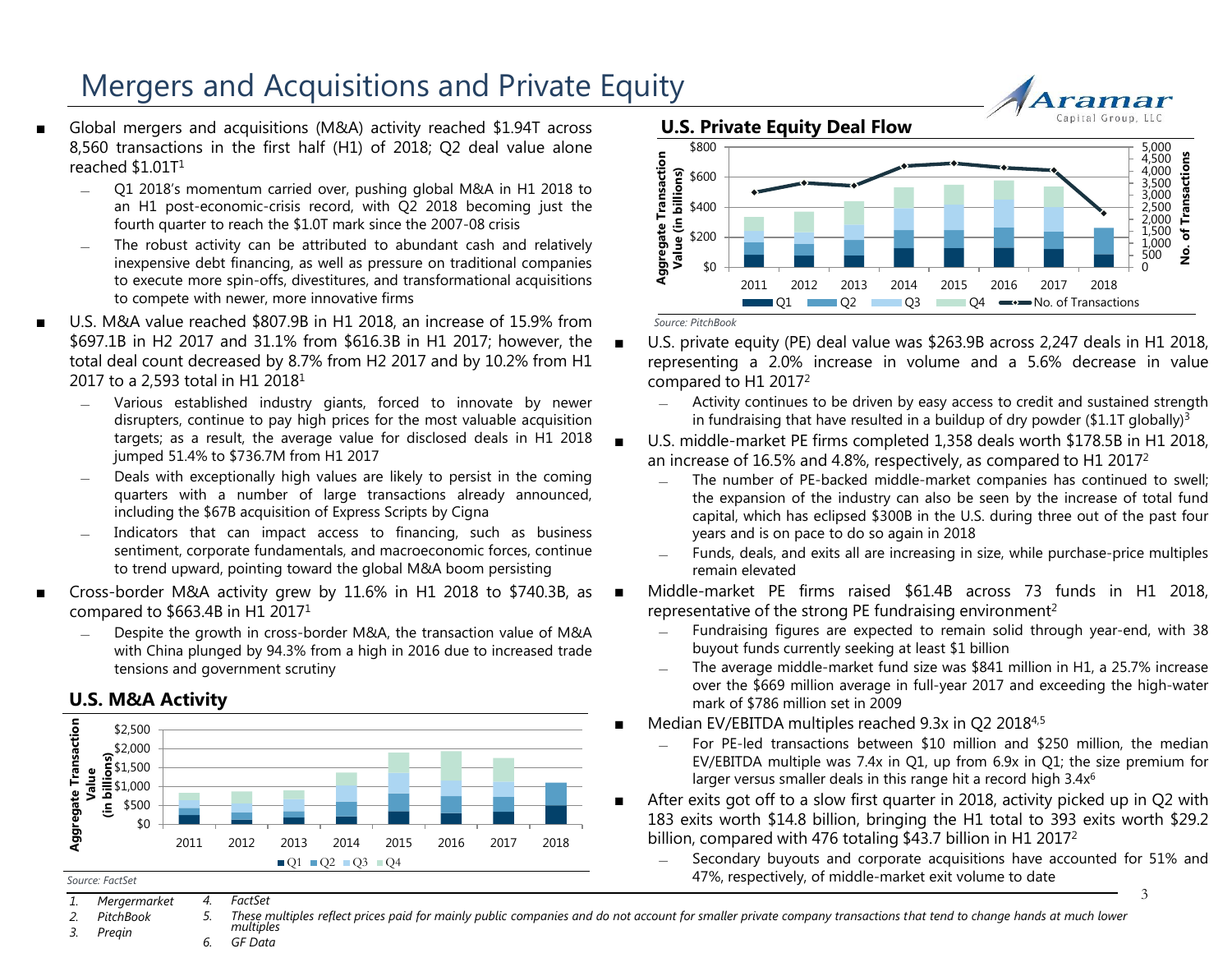# **Venture Capital Investing**

- In Q2 2018, transactions for U.S. venture capital (VC)-backed companies totaled 1,416 valued at \$23.0B, an increase in volume of 9.2% and in value of 2.7% compared with Q1 2018<sup>1</sup>
	- The rise in volume can be partially attributed to the increase in funding from nontraditional investors, such as private equity and family offices, which are investing in sophisticated early-stage investments that have reported revenues and scalable business models<sup>2</sup>
	- ― VC-backed companies have satisfied their capital needs in the private markets rather than raising public funds, thereby increasing the value of VC transactions as these companies continue to grow<sup>2</sup>
	- ― Mega-round investment (capital raise rounds of \$100M or more) activity for U.S.-based companies saw a record quarter with 45 deals, a 28.6% increase compared with Q1 2018<sup>1</sup>
- Corporate VC participation has continued at a brisk pace, with \$13.5B invested over 403 deals in Q2 2018, a year-over-year increase in value of 104%<sup>2</sup>
	- Due to increasing competition from agile startups as well as tailwinds from the recent tax reform legislation, corporations have become more willing to engage with startups directly, whether through partnerships, acquisitions, or corporate VC investments
- In response to tighter national security reviews, trade tensions, and a continued thirst for new technologies, China is shifting its U.S. deal focus to VC investing, which totaled \$2.4B through May 2018, already reaching the previous full-year record<sup>3</sup>

# **U.S. VC Deal Value per Industry (in millions) – Q2 2018**



- There were 312 private-investment-in-public-equity (PIPE) deals that closed in Q2 2018, almost a 40% year-over-year increase in total capital raised<sup>4</sup>
	- ― With the rising interest rate environment, real estate investors, particularly REITs, are lining up capital ahead of their needs, which has largely contributed to the significant capital raised
- The real estate sector generated the most amount of capital raised at almost \$6.5B in Q2 2018, followed by the industrial sector at nearly \$6.2B and the technology sector at almost \$2.2B 4



### **U.S. PIPE Activity**

*Source: DealFlow Report*

# **Corporate Earnings**

- S&P 500 company earnings for Q2 2018 are on pace to jump 21.3% year-over-year, which would mark the second highest increase since O<sub>3</sub> 2010<sup>5</sup>
	- The energy sector is reporting the highest earnings growth of all followed sectors at 124.3%, due to a combination of rising oil prices and a comparison to unusually low earnings in Q2 2017
	- ― Amazon in the consumer discretionary sector was the largest contributor to the increase in the overall earnings growth rate, followed by Gilead Sciences, Bristol-Myers Squibb, and Eli Lilly in the healthcare sector

*3. Rhodium Group*



**PIPE Investing**

*<sup>1.</sup> PricewaterhouseCoopers 4. The Deal*

*<sup>2.</sup> PitchBook 5. FactSet*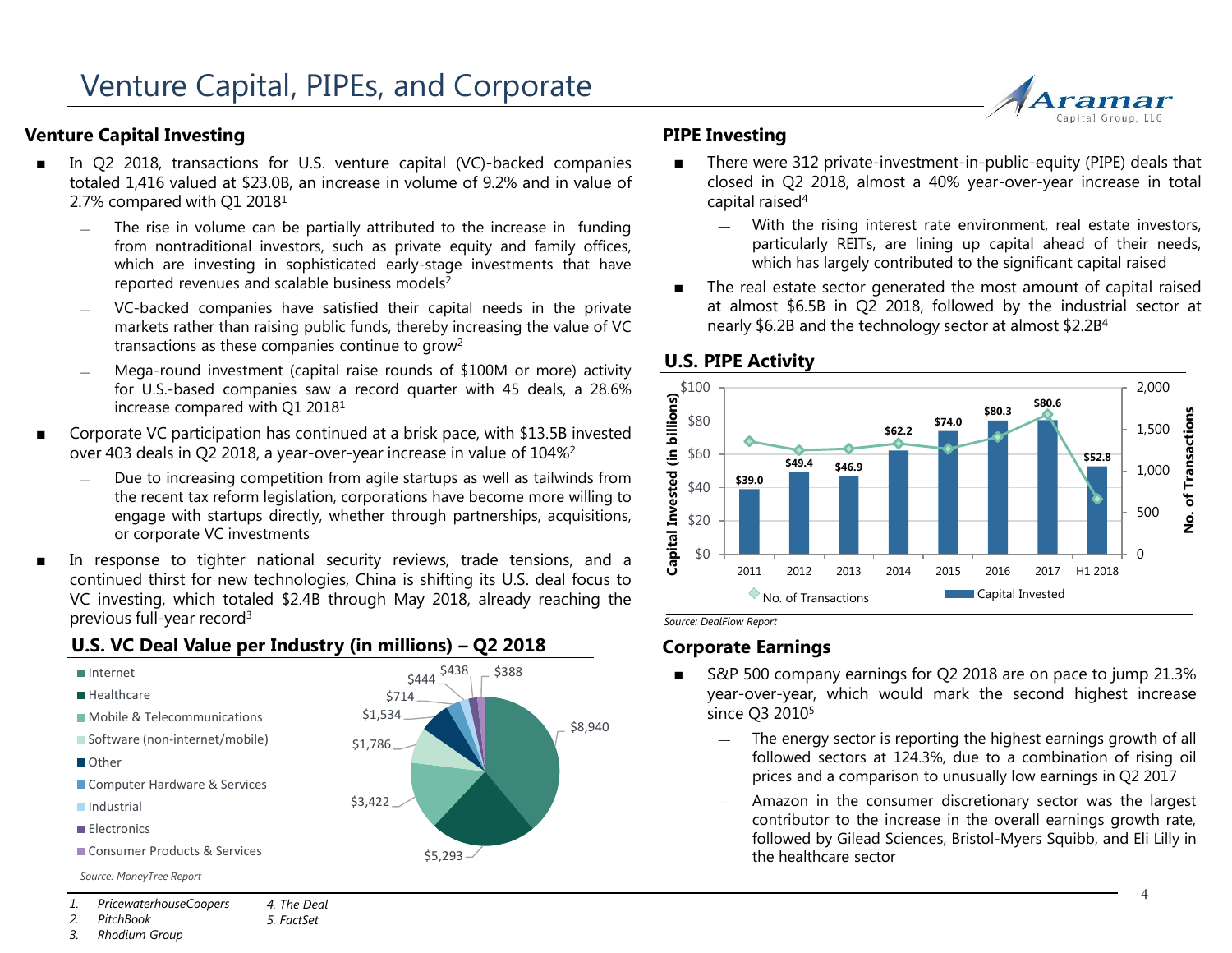## **Debt Capital**

- The Barclays U.S. Aggregate Bond Index recorded a 0.16% loss during Q2 2018, an increase from the 1.46% loss in Q1 2018<sup>1</sup>
	- ― Investors are becoming increasingly wary as the fears on the trade and political fronts were realized in Q2 2018, draining liquidity from the market and ultimately leading to increased volatility; however, this pressure has been partially mitigated by a stronger dollar and expansive second quarter economic growth in the U.S.
- The Barclays Investment Grade U.S. Corporate Bond Index generated a loss of 0.98% in Q2 2018, above the 2.23% loss in Q1 2018<sup>1</sup>
	- As in Q1, sentiment in the investment-grade corporate bond market remained mixed with strong fundamentals and generally healthy technicals, overshadowed by fears of a tighter Fed policy, trade wars, and political unrest
	- In the new issue market, activity picked up during the quarter with an increase in long-term maturities amid a flatter yield curve; investor demand also remained healthy with most new issues oversubscribed
- Total U.S. bond issuances reached \$1,838B in Q2 2018, a 4.9% increase from the Q1 2018 level of \$1,752.0B and a 1.7% decrease year-over-year from the Q2 2017 level of \$1,869.4B 2
	- U.S. corporate debt issuances were down 14% this year through April 2018, while equity underwriting was up 3.2%, in part due to the effect of interest deduction caps in the new tax bill<sup>23</sup>
	- The largest contributing factor to this increase was the expansion in municipal and U.S. Treasury bond issuances, which rose 49.6% and 14.2%, respectively, to a total of \$97.1B and \$662.5B, respectively
	- U.S. corporate bond issuances in Q2 2018 edged up slightly relative to Q1 2018, driven by an increase in investment-grade debt, which has accounted for 69% of issuances this year; high-yield debt added \$15B in Q2, but is down 28% year-overyear



# **Issuances in the U.S. Bond Market (\$ billions)**

#### **Middle-Market Lending**

- Total U.S. middle-market lending in Q2 2018 was \$48B, a 14.3% increase from the prior quarter's issuance level of \$42B<sup>3</sup>
	- ― The new issuances were most pronounced in the larger segment of the middle market (\$100M to \$500M), accounting for 86% of Q2 2018 volume
	- The average new-issue yield for Q2 2018 was 7.50%, which is 90bps higher than it was in Q1 2018 and 100 bps higher than it was in Q2 2017
	- There has been \$16.65B of institutional loan default debt for the year to date, as compared to \$15.21B in 2017 over the same period
		- o The trailing 12-month default rate was 2.3%, an uptick from the 1.9% in 2017 during the same period
- Lending activity remained high, with U.S. leveraged loan year-to-date volume at \$811B, as compared to last year's year-to-date record issuance of \$835B over the same period<sup>3</sup>
	- The technology sector continued to lead the way for new issuance volume, comprising \$110B or 13.6% of the total

#### **IPO Market**

- The first half of 2018 saw the highest level of proceeds for the first half of a year since H1 2015, with \$94.3B in proceeds; H1 2018 experienced a 5% increase from the prior year, while the first half's 660 IPOs marked a 21% decrease from the activity in H1 2017<sup>4</sup>
	- Risks and uncertainties returned to the IPO market in Q2 2018, as geopolitical frictions and shifting trade policies softened IPO confidence in many parts of the world



### **Debt Multiples of Middle-Market LBO Loans**

*2. SIFMA*

*3. Thomson Reuters LPC*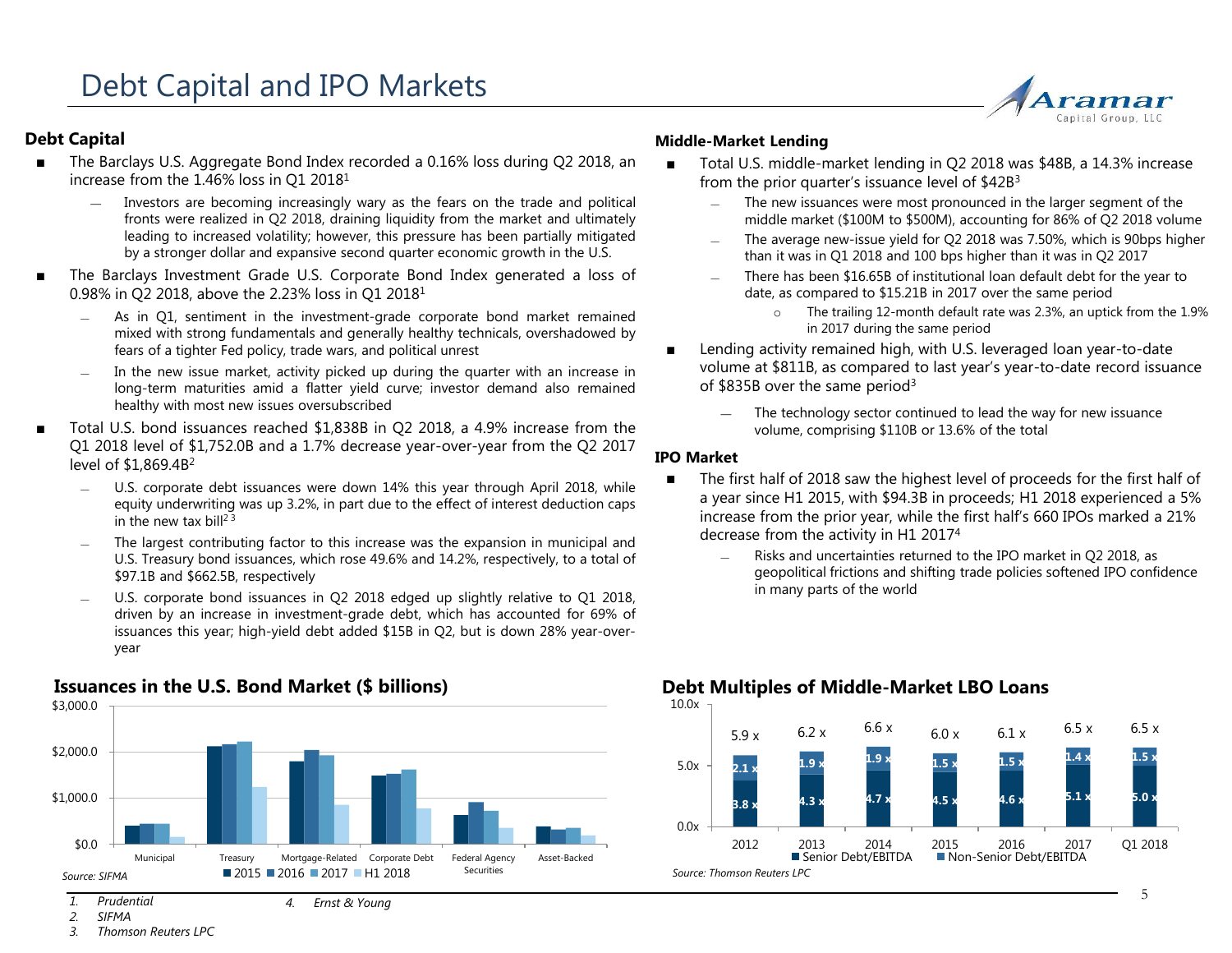# Tax Reform Implications for M&A Transactions

The Tax Cuts and Jobs Act (TCJA) made widespread changes to the U.S. Tax Code. Many of those changes will reduce tax liabilities, such as lowered tax rates and enhanced business deductions. Other deductions, such as business interest expense, will now be subject to new limitations. These changes also affect many aspects of M&A transactions, including business entity selection, financing considerations, and purchase price allocation considerations.

# **Entity choice considerations**

Historically, pass-through business entities were often preferred for M&A transactions since they only resulted in the imposition of a single level of taxation to the owners and more easily provided for increases to the tax basis of assets inside target companies. In certain circumstances, C corporations were beneficial and corporations were also utilized further up the chain of ownership as blocker entities.

The TCJA has altered the entity choice analysis due to several key changes:

- The corporate tax rate has been reduced from a maximum of 35 percent to a flat 21 percent.
- A new 20 percent deduction has been created for individuals and trusts with respect to qualified business income, which is generally ordinary income from trade or business activity effectively connected with the United States.
- The tax brackets for individuals have been widened and the top incremental rate lowered to 37 percent.
- State and local taxes, including allocations from pass-through entities, are subject to limitations at the individual and trust level, but such taxes continue to be fully deductible by C corporations.
- Many changes were made to the U.S. treatment of foreign activities.

In light of these changes, parties on both the buy and sell sides of a transaction will need to consider whether a C corporation or a pass-through entity structure is best suited to satisfying their objectives. Making a proper determination of the ideal entity structure requires a holistic view — not only an analysis of the tax burdens on operating income, distributions, and exit transactions, but also an analysis of legal and practical business considerations, which may not have changed.

In general, if the business will distribute significant amounts of earnings in the near future, a pass-through entity structure will likely be more beneficial. That analysis is further enhanced if the business activity is eligible for the 20 percent qualified business income deduction. Conversely, if the business intends to retain significant earnings to fund growth, then the lowered corporate rate will provide meaningful benefits. Additionally, the impact of changes to the treatment of foreign business activity and state and local tax deductions can swing the analysis in a meaningful way.

As a practical matter, it's relatively simple to transform pass-through entities into C corporations, but it is much more difficult to transfer assets and built-in gains out of a C corporation.

#### **Buyer/seller considerations**

When approaching M&A transactions the buyer and seller typically have divergent interests. The seller generally would prefer to sell corporate stock or to maximize purchase price allocations to properties generating long-term capital gains. Conversely, the buyer normally would prefer to purchase the underlying assets of the business (either directly or through a deemed asset transaction) and to maximize allocations to assets that offer the shortest path to cost recovery.

The TCJA has altered the positions of buyers and sellers in the following ways:

- The effective tax rates on operating business income have been reduced, but tax rates applicable to dividends and long-term capital gains remain unchanged.
- Bonus depreciation was increased to 100 percent for new and used assets until 2022.
- Business interest expense deductions are subject to new limitations, including a cap equal to 30 percent of tax basis EBIDA through 2021 and 30 percent of tax basis EBI thereafter.

The TCJA didn't alter the general preferences of the parties in a transaction, but it did adjust their modeling. In particular, the potential availability of 100 percent bonus depreciation on used equipment significantly increases the preference of a buyer for an asset acquisition with large allocations of purchase price to fixed assets.

The reduction in effective tax rates on business income impacts both the buyer and seller. From the seller's perspective, the reduced tax costs on an asset type of

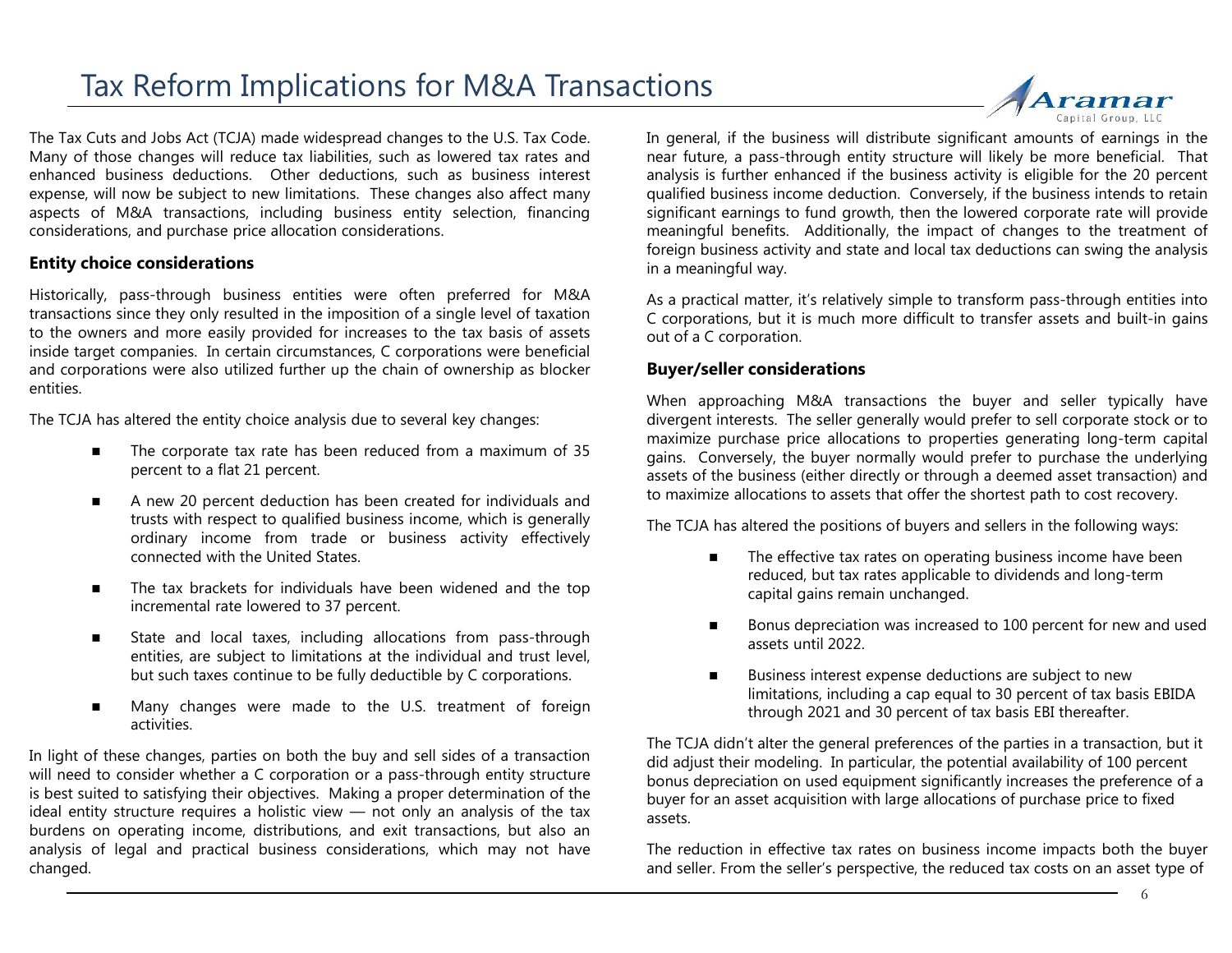# Tax Reform Implications for M&A Transactions



transaction may result in lower demands for a tax gross-up payment. On the other hand, the lower tax rates on operating income reduce the cash value of tax attributes, including amortization deductions that are acquired in an asset acquisition.

The new limitations on business interest expense deductions may also impact the cost of debt-financed acquisitions, resulting in the suspension of tax deductions until the business creates excess income or until the business is sold. In some cases, the interest might not even be deductible at all to the company but rather carry forward to buyers after an exit transaction. As a result, these limitations may increase the after-tax cost of significantly leveraged M&A transactions.

### **Buy-side tax due diligence**

Changes made by the TCJA can also impact a buyer's approach to conducting tax due diligence on target companies. The following items should be considered:

- There is a one-time tax on the deemed repatriation of foreign earnings, for which an election can be made to pay the tax in eight installments.
- Net operating losses (NOLs) are subject to new limitations, with the elimination of NOL carrybacks, removal of the expiration date for carryforwards, and new limitation for the use of NOL carryforwards equal to 80 percent of taxable income in any year.
- The enhanced bonus depreciation requires additional analysis related to fixed assets.
- States may modify their laws to compensate for federal changes.

It will be important for buyers to understand how these items impact the amount of tax payments due currently or in the future. Has the target accounted for those changes in the information disclosed? Are there any concerns about improper tax positions or reporting on recently filed tax returns?

Most states that have a corporate income tax start their calculation with federal taxable income. Many states among that group have already started efforts to modify their laws to make sure that not all of the federal changes will reduce state taxable income. Tax due diligence needs to account for the potential effect of changes in every state where the target is required to file an income tax return.

With any change in tax law, the early days after enactment tend to be filled with more questions than answers. We've provided a very high-level look at how some of the provisions of the new law may affect the deal space, but there's still considerable detail to be filled in by IRS guidance.

#### *About the author*

Plante Moran is among the nation's largest certified public accounting and business advisory firms. It provides clients with audit; tax; risk management; financial, technology, and business consulting; and wealth management services. Whether a client has a single, specific need or requires comprehensive services on a worldwide scale, Plante Moran has the knowledge, experience, and resources to meet the client's goals.